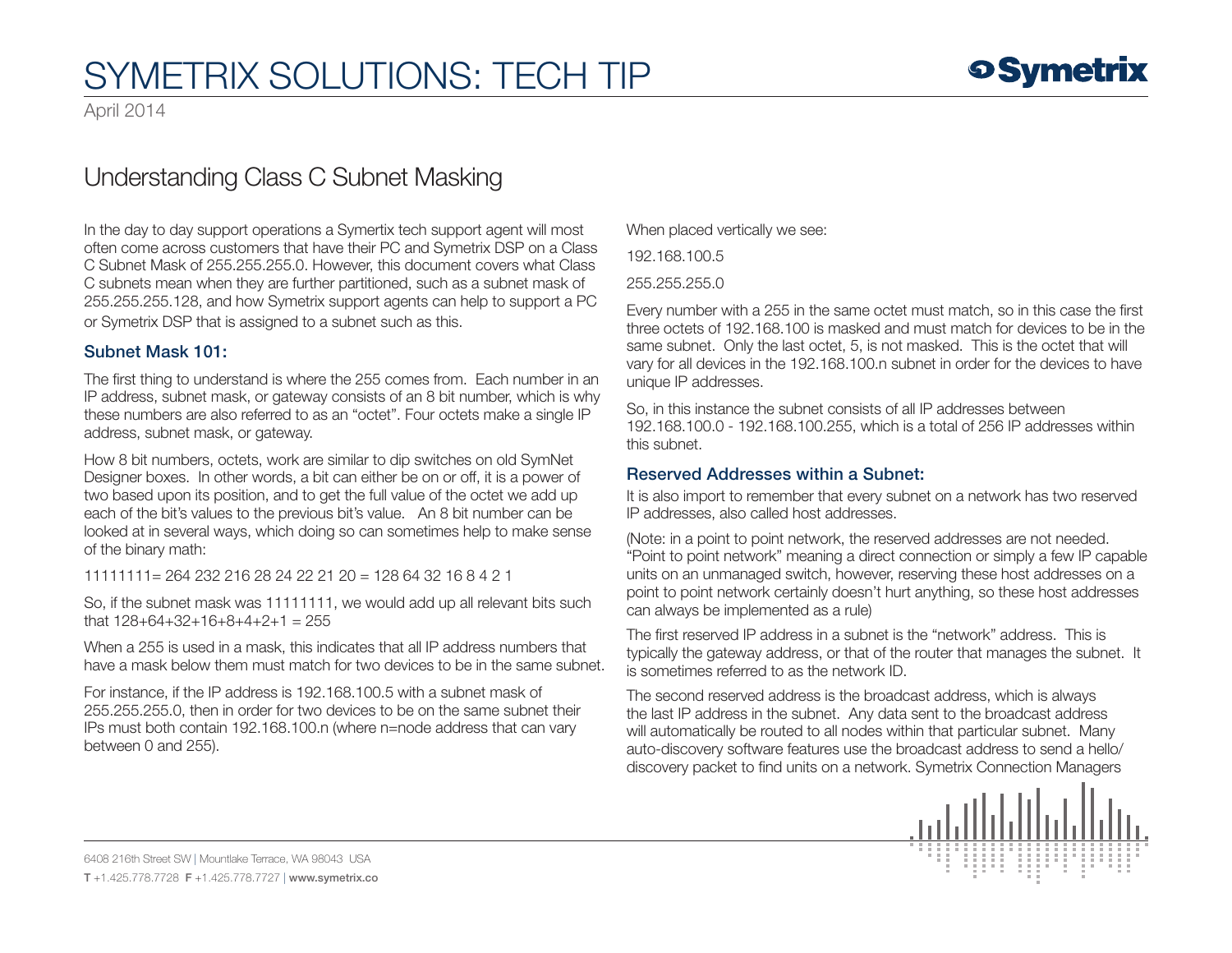April 2014

or search features of the System Manager in Composer use the broadcast address for discovery of DSP units.

Looking at the previous example of a 192.168.100.5 IP address with a 255.255.255.0 subnet mask, the network address would be 192.1683.100.0 and the broadcast address would be 192.168.100.255, leaving 192.168.100.1 through 192.168.100.254 as available IP addresses for all devices (also called "nodes") on this subnet. In other words, if there are 256 IP addresses and two of those addresses are reserved for the network and broadcast address, then a subnet mask of 255.255.255.0 creates 254 possible IP addresses for additional hosts, also known as IP capable devices or nodes, on the defined subnet.

### Dividing Up Subnets using the Subnet Mask:

While the previous section covered the most common class C subnet mask of 255.255.255.0 which creates 254 available IP addresses for nodes on the subnet, the class C subnet mask can be further divided up.

As we mentioned above, each octet is an 8 bit number, so a subnet mask of 255.255.255.0 actually looks like this in binary math 11111111.11111111.1111 1111.00000000.

If on the last octet a 1 is added to the far left bit we get 11111111.11111111.1 1111111.10000000, which is to say the subnet mask is now 255.255.255.128. Changing the last octet from 0 to 128 effectively divides the IP address ranges into two completely different subnets of 128 addresses each.

However, it important to remember that within each subnet there are two host addresses reserved for the network and broadcast address.

Take a network of 192.168.100.0 with a subnet mask of 255.255.255.128, below are the two defined subnets, their reserved addresses, and available host addresses.

Subnet 1:

network address = 192.168.100.0

Host range = 192.168.100.1 to 192.168.100.126

Broadcast address = 192.168.100.127

Subnet 2:

network address = 192.168.100.128 Host range = 192.168.100.129 to 192.168.100.254

Broadcast address = 192.168.100.255

If a customer had a Symetrix DSP and they could not located it, then support would need to insure the PC running the Symetrix software and the Symetrix DSP is on the same subnet. So, if the Symetrix DSP was at 192.168.100.5 then the customer's PC would need to be assigned to an open IP address in the range of 192.168.100.1 to 192.168.100.126, excluding of course the DSP's address of 192.168.100.5 (When looking for an available IP address on the subnet, ping the address before assigning the customer's PC and only after it is confirmed that no devices respond to the ping request, then assign the customers PC to the available IP address).

### How Many Divisions of the Class C Subnet are there?

Now that it is apparent how a subnet mask can create multiple subnets (networks) within a single address base, how many types of divisions are possible and what ranges for hosts are available in each range. First, in the previous example a single bit was added to the last octet of the subnet mask (left side of the 8 bit number) such that  $10000000= 128$  making the subnet mask 255.255.255.128

This however is not the only possible division. Additional bits can be added to the last octet as follows:

| $10000000=128$ |  |
|----------------|--|
| 11000000=192   |  |
| 11100000=224   |  |
| 11110000=240   |  |
| 11111000=248   |  |
| 11111100=252   |  |
| 11111110=254   |  |



6408 216th Street SW | Mountlake Terrace, WA 98043 USA

T +1.425.778.7728 F +1.425.778.7727 | www.symetrix.co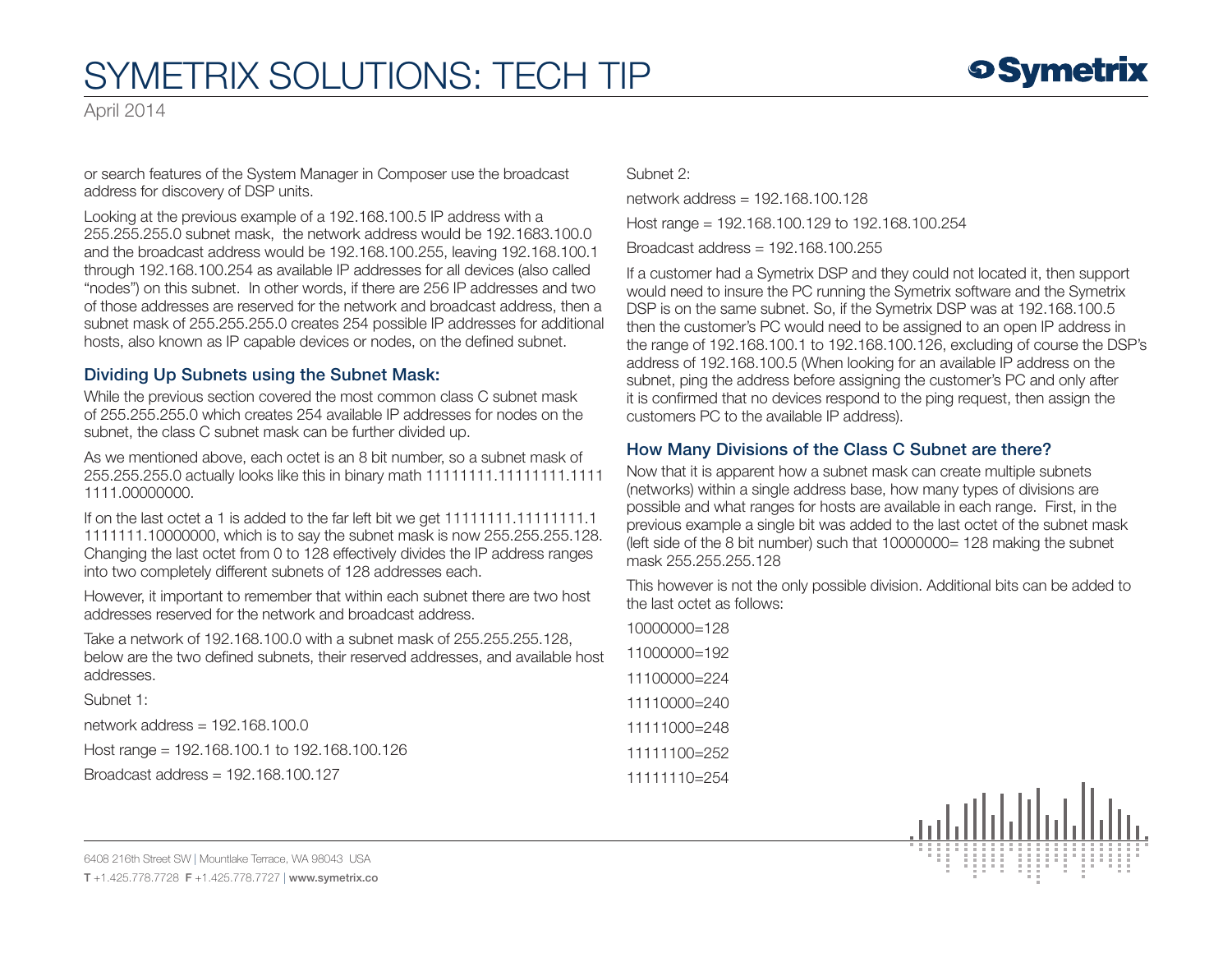April 2014

When these divisions are made, subnet mask then creates the following network topology:

| <b>Subnet Mask</b> | # of Subnets | Total # IP per<br>Subnet | Network &<br><b>Broadcast</b> | Host IP per<br>Subnet |
|--------------------|--------------|--------------------------|-------------------------------|-----------------------|
| 255,255,255,0      |              | 256                      | 2                             | 254                   |
| 255.255.255.128    | 2            | 128                      | 2                             | 126                   |
| 255.255.255.192    |              | 64                       | 2                             | 60                    |
| 255.255.255.224    | 8            | 32                       | 2                             | 30                    |
| 255.255.255.240    | 16           | 16                       | 2                             | 14                    |
| 255.255.255.248    | 32           | 8                        | 2                             |                       |
| 255.255.255.252    | 64           |                          | 2                             | っ                     |
| 255.255.255.254    | 128          | ≘                        | റ                             |                       |

It is important to note that while a 255.255.255.254 subnet mask may work for a point to point network or direct connection between a DSP and a PC, since in that scenario the subnet mask would provide two IP addresses per subnet, which means this subnet could only support a single Symetrix DSP and a PC. Even more important is that if this subnet mask is used on a managed network, then the two available IP addresses are used for the network and broadcast IP addresses, which does not leave any available host IP addresses for the Symetrix device nor the PC running Composer.

### IP Address Ranges per Subnet Mask:

Below is a spreadsheet for each subnet listing the network and broadcast address, as well as the available ranges of available host IP addresses per subnet:

#### 192.168.100.n

#### 255.255.255.0

| Subnet #   Network IP | <b>First Host IP</b> | Last Host IP                                                                 | <b>Broadcast IP</b> |
|-----------------------|----------------------|------------------------------------------------------------------------------|---------------------|
|                       |                      | Subnet 1   192.168.100.0   192.168.100.1   192.168.100.254   192.168.100.255 |                     |

#### 192.168.100.n

#### 255.255.255.128

| Subnet #          | Network IP      | <b>First Host IP</b> | Last Host IP                      | <b>Broadcast IP</b> |
|-------------------|-----------------|----------------------|-----------------------------------|---------------------|
| <b>I</b> Subnet 1 | 192.168.100.0   | 192.168.100.1        | 192.168.100.126                   | 192.168.100.127     |
| <b>Subnet 2</b>   | 192.168.100.128 |                      | 192.168.100.129   192.168.100.254 | 192.168.100.255     |

#### 192.168.100.n

#### 255.255.255.192

| Subnet # | Network IP      | <b>First Host IP</b> | Last Host IP    | <b>Broadcast IP</b> |
|----------|-----------------|----------------------|-----------------|---------------------|
| Subnet 1 | 192.168.100.0   | 192.168.100.1        | 192.168.100.62  | 192.168.100.63      |
| Subnet 2 | 192.168.100.64  | 192.168.100.65       | 192.168.100.126 | 192.168.100.127     |
| Subnet 3 | 192.168.100.128 | 192.168.100.129      | 192.168.100.190 | 192.168.100.191     |
| Subnet 4 | 192.168.100.192 | 192.168.100.193      | 192.168.100.254 | 192.168.100.255     |

#### 192.168.100.n

#### 255.255.255.224

| Subnet # | Network IP      | <b>First Host IP</b> | Last Host IP    | <b>Broadcast IP</b> |
|----------|-----------------|----------------------|-----------------|---------------------|
| Subnet 1 | 192.168.100.0   | 192.168.100.1        | 192.168.100.30  | 192.168.100.31      |
| Subnet 2 | 192.168.100.32  | 192.168.100.33       | 192.168.100.62  | 192.168.100.63      |
| Subnet 3 | 192.168.100.64  | 192.168.100.65       | 192.168.100.94  | 192.168.100.95      |
| Subnet 4 | 192.168.100.96  | 192.168.100.97       | 192.168.100.126 | 192.168.100.127     |
| Subnet 5 | 192.168.100.128 | 192.168.100.129      | 192.168.100.158 | 192.168.100.159     |
| Subnet 6 | 192.168.100.160 | 192.168.100.161      | 192.168.100.190 | 192.168.100.191     |
| Subnet 7 | 192.168.100.192 | 192.168.100.193      | 192.168.100.222 | 192.168.100.223     |
| Subnet 8 | 192.168.100.224 | 192.168.100.225      | 192.168.100.254 | 192.168.100.255     |



6408 216th Street SW | Mountlake Terrace, WA 98043 USA

T +1.425.778.7728 F +1.425.778.7727 | www.symetrix.co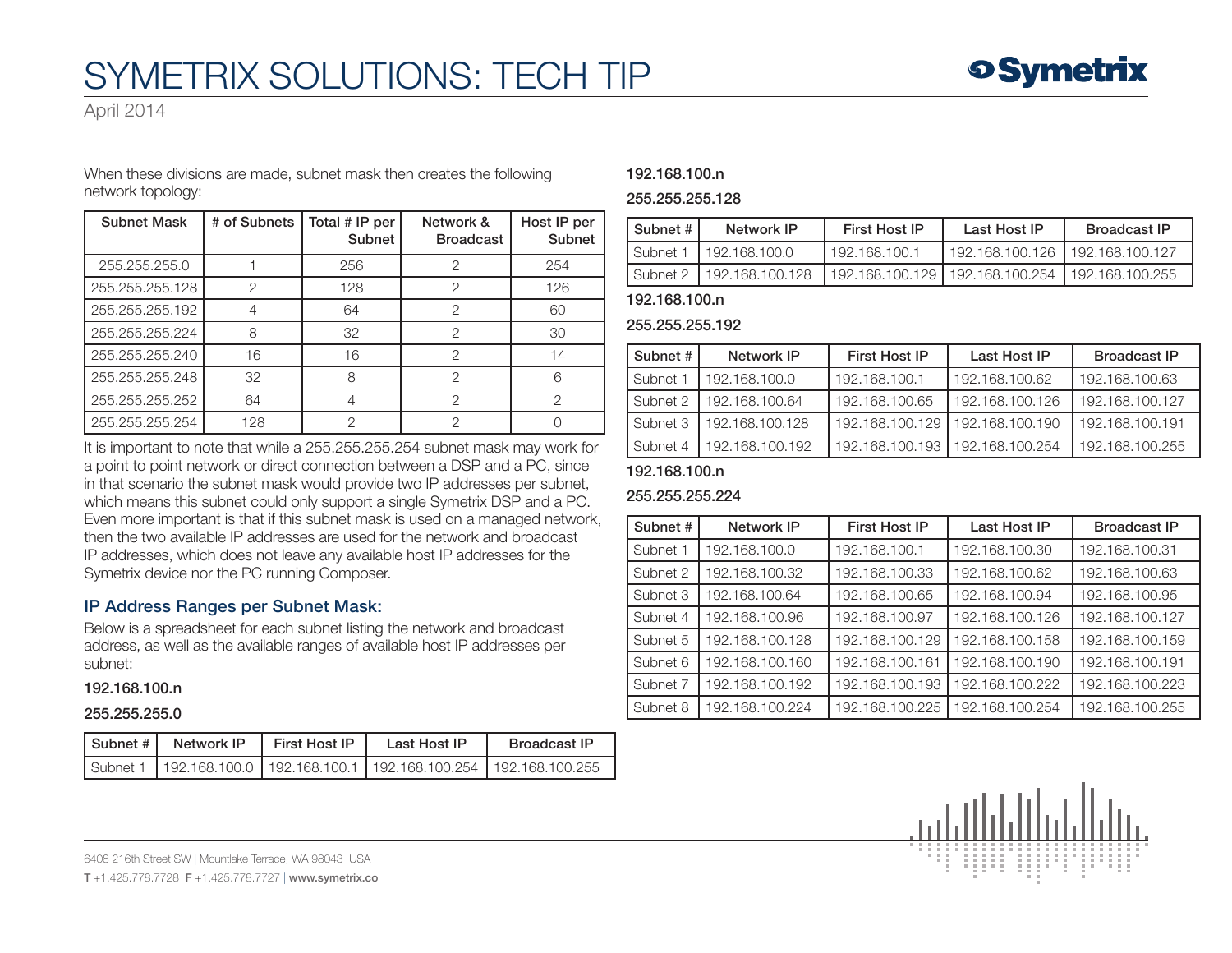April 2014

#### 192.168.100.n

#### 255.255.255.240

| Subnet #  | Network IP      | <b>First Host IP</b> | Last Host IP    | <b>Broadcast IP</b> |
|-----------|-----------------|----------------------|-----------------|---------------------|
| Subnet 1  | 192.168.100.0   | 192.168.100.1        | 192.168.100.14  | 192.168.100.15      |
| Subnet 2  | 192.168.100.16  | 192.168.100.17       | 192.168.100.30  | 192.168.100.31      |
| Subnet 3  | 192.168.100.32  | 192.168.100.33       | 192.168.100.46  | 192.168.100.47      |
| Subnet 4  | 192.168.100.48  | 192.168.100.49       | 192.168.100.62  | 192.168.100.63      |
| Subnet 5  | 192.168.100.64  | 192.168.100.65       | 192.168.100.78  | 192.168.100.79      |
| Subnet 6  | 192.168.100.80  | 192.168.100.81       | 192.168.100.94  | 192.168.100.95      |
| Subnet 7  | 192.168.100.96  | 192.168.100.97       | 192.168.100.110 | 192.168.100.111     |
| Subnet 8  | 192.168.100.112 | 192.168.100.113      | 192.168.100.126 | 192.168.100.127     |
| Subnet 9  | 192.168.100.128 | 192.168.100.129      | 192.168.100.142 | 192.168.100.143     |
| Subnet 10 | 192.168.100.144 | 192.168.100.145      | 192.168.100.158 | 192.168.100.159     |
| Subnet 11 | 192.168.100.160 | 192.168.100.161      | 192.168.100.174 | 192.168.100.175     |
| Subnet 12 | 192.168.100.176 | 192.168.100.177      | 192.168.100.190 | 192.168.100.191     |
| Subnet 13 | 192.168.100.192 | 192.168.100.193      | 192.168.100.206 | 192.168.100.207     |
| Subnet 14 | 192.168.100.208 | 192.168.100.209      | 192.168.100.222 | 192.168.100.223     |
| Subnet 15 | 192.168.100.224 | 192.168.100.225      | 192.168.100.238 | 192.168.100.239     |
| Subnet 16 | 192.168.100.240 | 192.168.100.241      | 192.168.100.254 | 192.168.100.255     |

#### 192.168.100.n

#### 255.255.255.248

| Subnet # | Network IP     | <b>First Host IP</b> | Last Host IP | <b>Broadcast IP</b> |
|----------|----------------|----------------------|--------------|---------------------|
| Subnet 1 | 192.168.100.0  | 192.168.100.1        | 192.168.100. | 192.168.100.7       |
| Subnet 2 | 192.168.100.8  | 192.168.100.9        | 192.168.100. | 192.168.100.15      |
| Subnet 3 | 192.168.100.16 | 192.168.100.17       | 192.168.100. | 192.168.100.23      |
| Subnet 4 | 192.168.100.24 | 192.168.100.25       | 192.168.100. | 192.168.100.31      |
| Subnet 5 | 192.168.100.32 | 192.168.100.33       | 192.168.100. | 192.168.100.39      |

6408 216th Street SW | Mountlake Terrace, WA 98043 USA

T +1.425.778.7728 F +1.425.778.7727 | www.symetrix.co



**o Symetrix**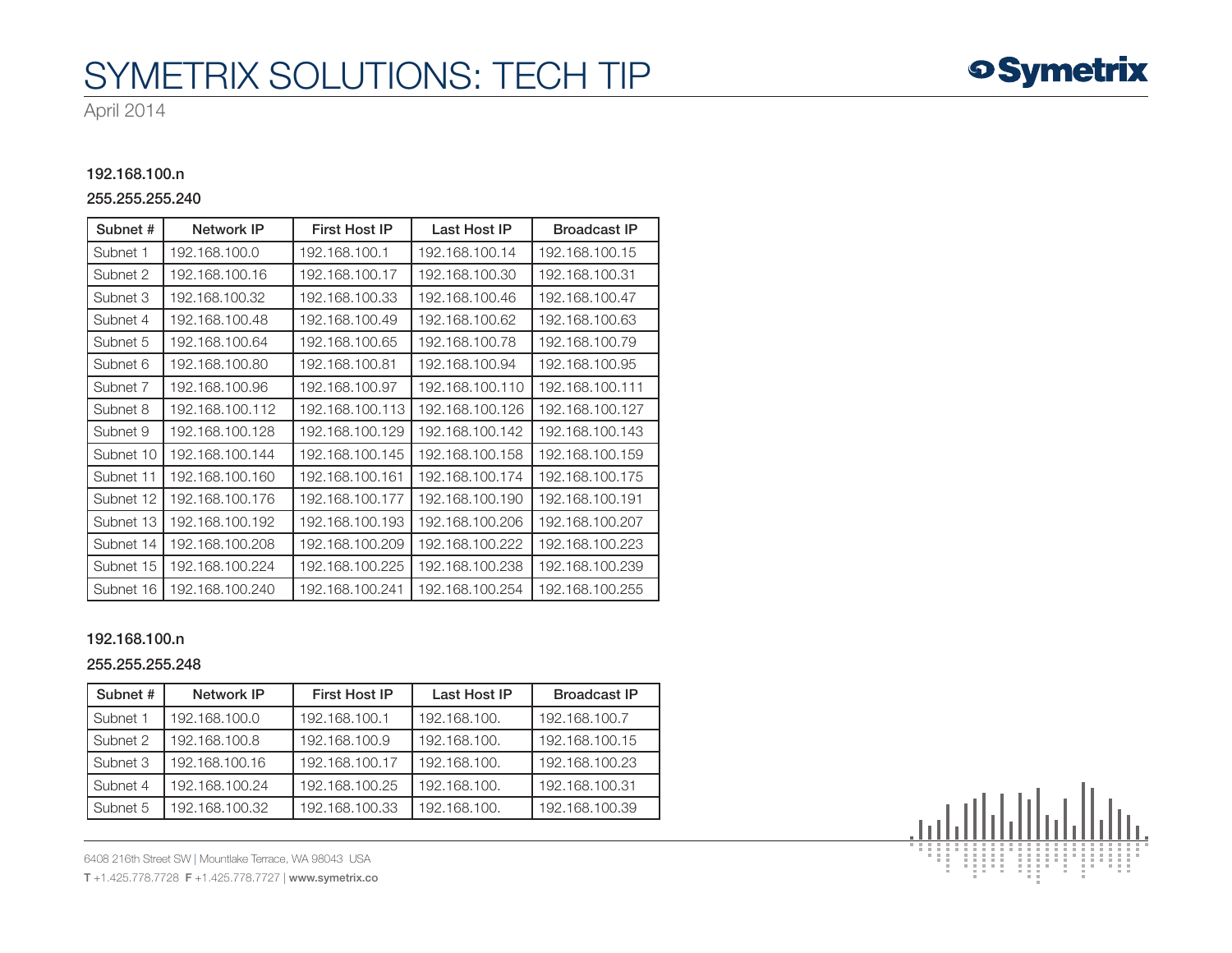

| Subnet 6  | 192.168.100.40  | 192.168.100.41  | 192.168.100.    | 192.168.100.47  |
|-----------|-----------------|-----------------|-----------------|-----------------|
| Subnet 7  | 192.168.100.48  | 192.168.100.49  | 192.168.100.    | 192.168.100.55  |
| Subnet 8  | 192.168.100.56  | 192.168.100.57  | 192.168.100.    | 192.168.100.63  |
| Subnet 9  | 192.168.100.64  | 192.168.100.65  | 192.168.100.    | 192.168.100.71  |
| Subnet 10 | 192.168.100.72  | 192.168.100.73  | 192.168.100.    | 192.168.100.79  |
| Subnet 11 | 192.168.100.80  | 192.168.100.81  | 192.168.100.    | 192.168.100.87  |
| Subnet 12 | 192.168.100.88  | 192.168.100.89  | 192.168.100.    | 192.168.100.95  |
| Subnet 13 | 192.168.100.96  | 192.168.100.97  | 192.168.100.    | 192.168.100.103 |
| Subnet 14 | 192.168.100.104 | 192.168.100.105 | 192.168.100.110 | 192.168.100.111 |
| Subnet 15 | 192.168.100.112 | 192.168.100.113 | 192.168.100.118 | 192.168.100.119 |
| Subnet 16 | 192.168.100.120 | 192.168.100.121 | 192.168.100.126 | 192.168.100.127 |
| Subnet 17 | 192.168.100.128 | 192.168.100.129 | 192.168.100.134 | 192.168.100.135 |
| Subnet 18 | 192.168.100.136 | 192.168.100.137 | 192.168.100.142 | 192.168.100.143 |
| Subnet 19 | 192.168.100.144 | 192.168.100.145 | 192.168.100.150 | 192.168.100.151 |
| Subnet 20 | 192.168.100.152 | 192.168.100.153 | 192.168.100.158 | 192.168.100.159 |
| Subnet 21 | 192.168.100.160 | 192.168.100.161 | 192.168.100.166 | 192.168.100.167 |
| Subnet 22 | 192.168.100.168 | 192.168.100.169 | 192.168.100.174 | 192.168.100.175 |
| Subnet 23 | 192.168.100.176 | 192.168.100.177 | 192.168.100.182 | 192.168.100.183 |
| Subnet 24 | 192.168.100.184 | 192.168.100.185 | 192.168.100.190 | 192.168.100.191 |
| Subnet 25 | 192.168.100.192 | 192.168.100.193 | 192.168.100.198 | 192.168.100.199 |
| Subnet 26 | 192.168.100.200 | 192.168.100.201 | 192.168.100.206 | 192.168.100.207 |
| Subnet 27 | 192.168.100.208 | 192.168.100.209 | 192.168.100.214 | 192.168.100.215 |
| Subnet 28 | 192.168.100.216 | 192.168.100.217 | 192.168.100.222 | 192.168.100.223 |
| Subnet 29 | 192.168.100.224 | 192.168.100.225 | 192.168.100.230 | 192.168.100.231 |
| Subnet 30 | 192.168.100.232 | 192.168.100.233 | 192.168.100.238 | 192.168.100.239 |
| Subnet 31 | 192.168.100.240 | 192.168.100.241 | 192.168.100.246 | 192.168.100.247 |
| Subnet 32 | 192.168.100.248 | 192.168.100.249 | 192.168.100.254 | 192.168.100.255 |



**o Symetrix** 

6408 216th Street SW | Mountlake Terrace, WA 98043 USA T +1.425.778.7728 F +1.425.778.7727 | www.symetrix.co